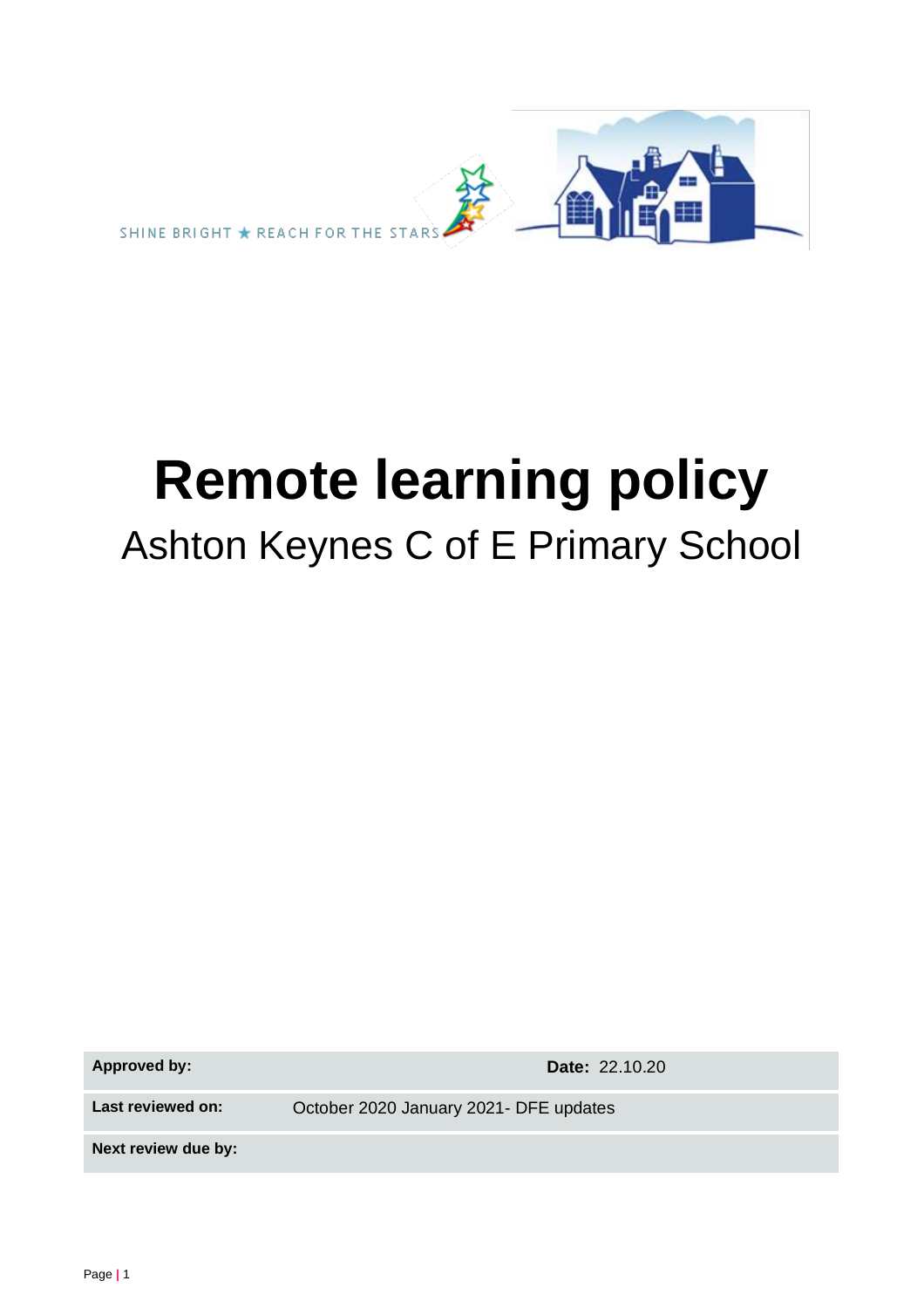# **Contents**

# <span id="page-1-0"></span>**1. Aims**

This remote learning policy for staff aims to:

Ensure consistency in the approach to remote learning for pupils who aren't in school

Set out expectations for all members of the school community with regards to remote learning

Provide appropriate guidelines for data protection

# <span id="page-1-1"></span>**2. Roles and responsibilities**

## **2.1 Teachers**

When providing remote learning, teachers must be available between 9 a.m. and 3:15 p.m, Monday to Friday (adjusted for part time teachers in line with their usual contracted hours). If they're unable to work for any reason during this time, for example due to sickness or caring for a dependent, they should report this using the normal absence procedure. If it affects the completion of any work required ensure that arrangements have been made with SLT to ensure work is completed. Teachers will work in school in their bubble during partial closure unless exceptional circumstances.

When providing remote learning, teachers are responsible for:

> Setting work:

- $\circ$  Create a weekly timetable of work for their year group which must include subjects from across the curriculum and upload work to Seesaw/Showbie on a daily basis.
- o Set differentiated tasks using the star challenge.
- o To aide with transition- weekly home learning will be issued on Seesaw/ Showbie to ensure these platforms are used within the daily life of school

Providing feedback on work:

- o Pupils can send any completed work to their class teacher via Seesaw/Showbie.
- $\circ$  Teachers will respond to work on Seesaw/Showbie as appropriate through written/verbal feedback.
- o Teachers should respond to any messages on Seesaw/Showbie from parents/children within 48 **working** hours.

Xeeping in touch with pupils who aren't in school and their parents: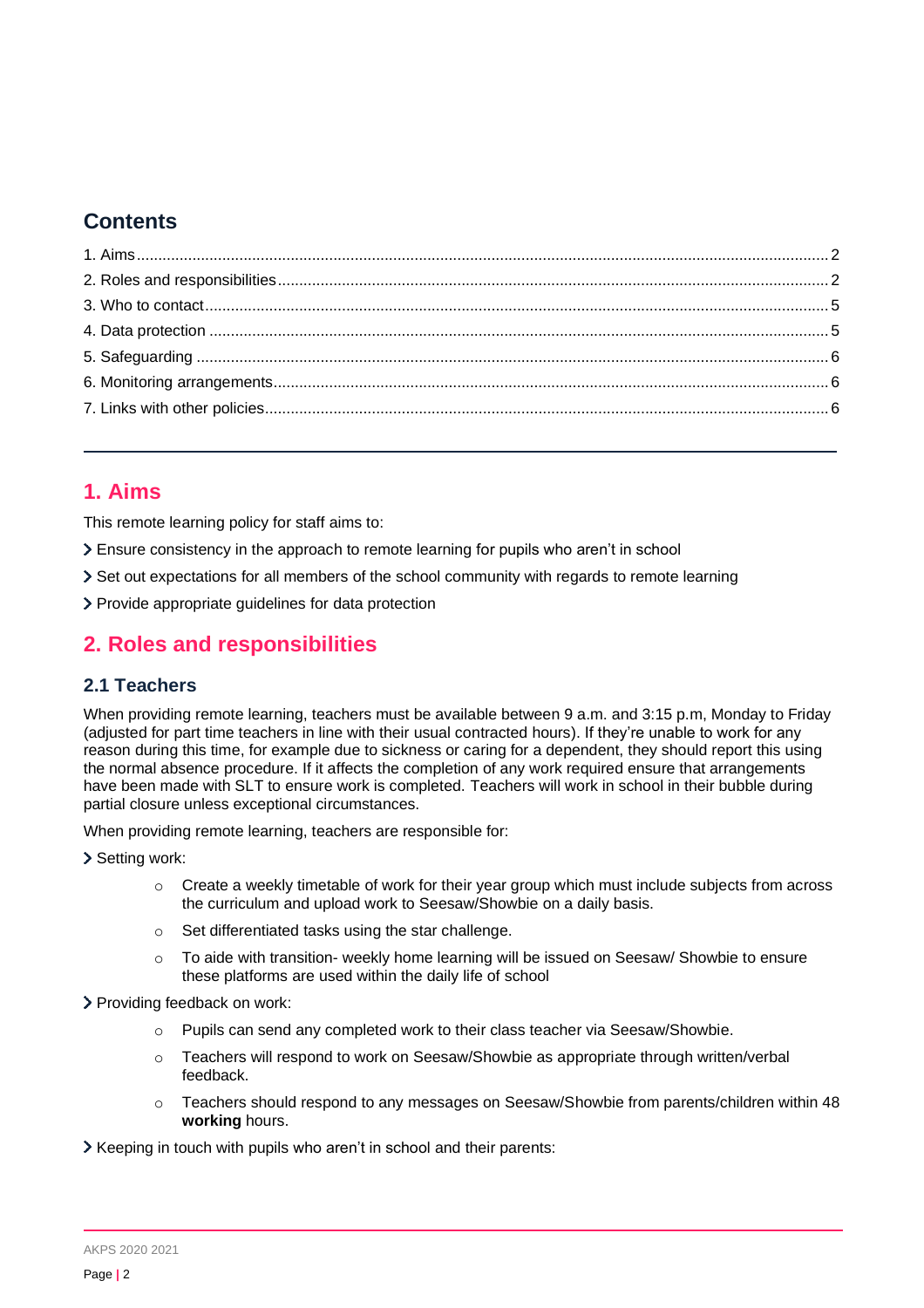- o Work to be uploaded onto Seesaw/Showbie daily.
- $\circ$  Teachers are to make regular contact with children every week via email or Zoom
- o During partial school closure: daily recorded in Year R and live teaching in Years 1-6 and timetable to support parents with siblings and device use at home- all communicated clearly with parents. Additional 1:1 and small group live sessions form teachers, TAs and Send support in addition.
- Teachers are to make regular contact with children every week via telephone or Zoom. During partial closure: daily register is taken and attendance at live teaching in Years 1-6 is monitored and phone calls home if children not on time to check in. Parents inform school if a problem with attending or unwell. Separate attendance trackers are in place for Disadvantaged pupils managed by PP/ Disadvantaged lead and SEND managed by SEND team to ensure daily engagement and contact and check ins.
- Attending virtual meetings with staff, parents and pupils:
	- o Dress code (smart casual)
	- $\circ$  From home (avoiding areas with background noise, nothing inappropriate in the background)

#### **2.2 Teaching assistants**

When assisting with remote learning, teaching assistants must be available between 9 a.m.-3 p.m. Monday to Friday (in line with their usual weekly contracted hours).

If they're unable to work for any reason during this time, for example due to sickness or caring for a dependent, they should report this using the normal absence procedure.

When assisting with remote learning, teaching assistants are responsible for:

Supporting pupils who aren't in school with learning remotely:

- o When requested to by the SENCO and Disadvantaged lead/ class teacher- could be wellbeing check ins as well as ensuring full access to learning – AKPS 'Mother Hen' System of wellbeing/ mentor check in calls/ zooms
- Attending virtual meetings with teachers, parents and pupils:
	- o Dress code (smart casual)
	- o From home (avoiding areas with background noise, nothing inappropriate in the background)
	- Continue with tutoring/ specialist provision/ story sessions remotely online via Zoom directed by class teacher or within their key specialist roles.
	- Support key worker children on a rota basis in person
- During partial closure continue to work in bubbles for their usual contracted times

#### **2.3 Subject leads**

Alongside their teaching responsibilities, subject leads are responsible for:

- Monitoring the work set by teachers set in their subject Review work set weekly on the website
- IT lead will ensure e-safety guidance for children, parents and families to keep children safe online due to increased use of technology for remote learning.

#### **2.4 Senior leaders**

Alongside any teaching responsibilities, senior leaders are responsible for:

- Co-ordinating the remote learning approach across the school SLT
- Monitoring the effectiveness of remote learning reviewing the work set by teachers weekly, monitoring Seesaw and Showbie, monitoring correspondence between parents and teachers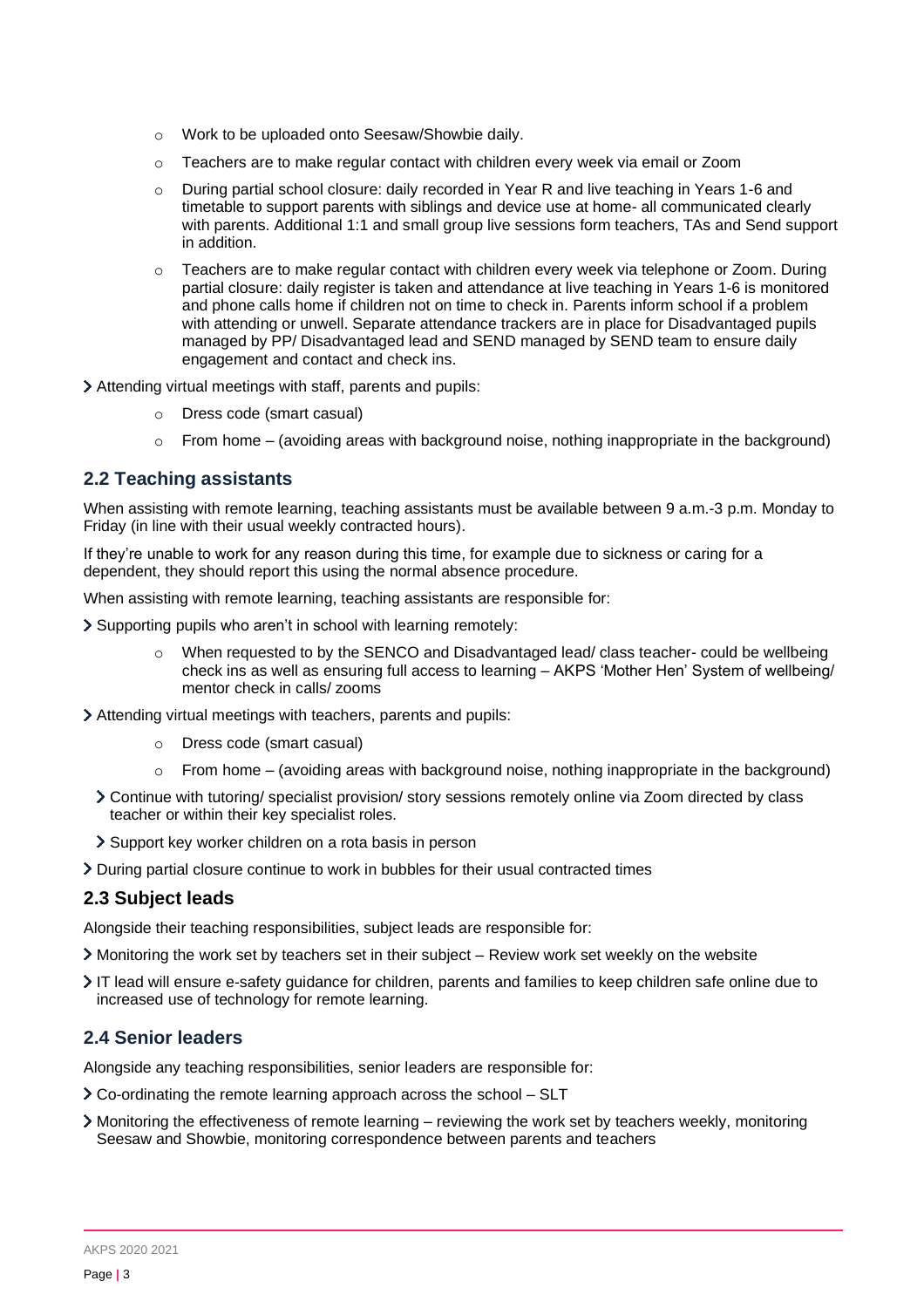- Monitoring the security of remote learning systems, including data protection and safeguarding considerations
- Risk assessing and reviewing COVID 19 and testing with Health and safety lead (Head teacher and Health and safety lead)

#### **2.5 Designated safeguarding lead**

The DSL is responsible for:

Maintaining contact, collating, passing on information and responding to any concerns.

Ensuring the website has DSL updates during COVID 19 Ensuring one of the 5 DSL and DDSL's are available during school hours (telephone or email) and if out of school hours as per the school website and child protection policy parents know to contact police if child in immediate danger and MASH otherwise.

#### **2.6 IT staff**

IT staff are responsible for:

- Fixing issues with systems used to set and collect work
- $\geq$  Helping staff with any technical issues they're experiencing during the school day
- Reviewing the security of remote learning systems and flagging any data protection breaches to the data protection officer
- Assisting pupils and parents with accessing the internet or devices
- Ensuring regular e-safety training for pupils and links via website for parents to keep pupils safe online
- > Preparing devices for loan

# **2.7 Pupils and parents**

Staff can expect pupils learning remotely to:

- During partial closure: engage in all live lessons where their daily attendance can be registered
- KS1 To engage with learning for 3 hours a day minimum and KS2 for 4 hours daily minimum as per DFE requirements (January 2021).
- When attending live lessons, be dressed and not eating- same as in school
- $\geq$  Be contactable during the school day 9 a.m. -3:15p.m.  $-$  although consider they may not always be in front of a device the entire time- we aim for main engagement time to be between (9-12.15)
- Complete work to the deadline set by teachers
- Challenge themselves to work at the same high standard they would in school by engaging fully in the star challenge system for all lessons/ tasks
- Seek help if they need it, from teachers or teaching assistants during school hours (make sure this is timely so a response can actually help e.g. not contacting at 3:10 p.m. If your child is an in isolation from the class please be mindful that the teacher cannot respond to emails whilst teaching so will do reply when they can
- Alert teachers if they're not able to complete work during school hours

Pupils with additional support required:

Our Disadvantaged and SENDco teams have a register of all pupils and check daily attendance and engagement and record this. The SENDco team call all SEND families at home to check in with them to support. Star challenges continue to be used in learning remotely and in school to support all learners. As work is monitored and feedback given barriers to learning are addressed by the class teacher as they arise and additional support given from SEND/ Disadvantaged teams as required. Additional catch up sessions as planned for before lockdown will continue where possible via in school and zoom sessions. Excellent communication, daily attendance at live teach and platform lessons, use of star teaching and systems to track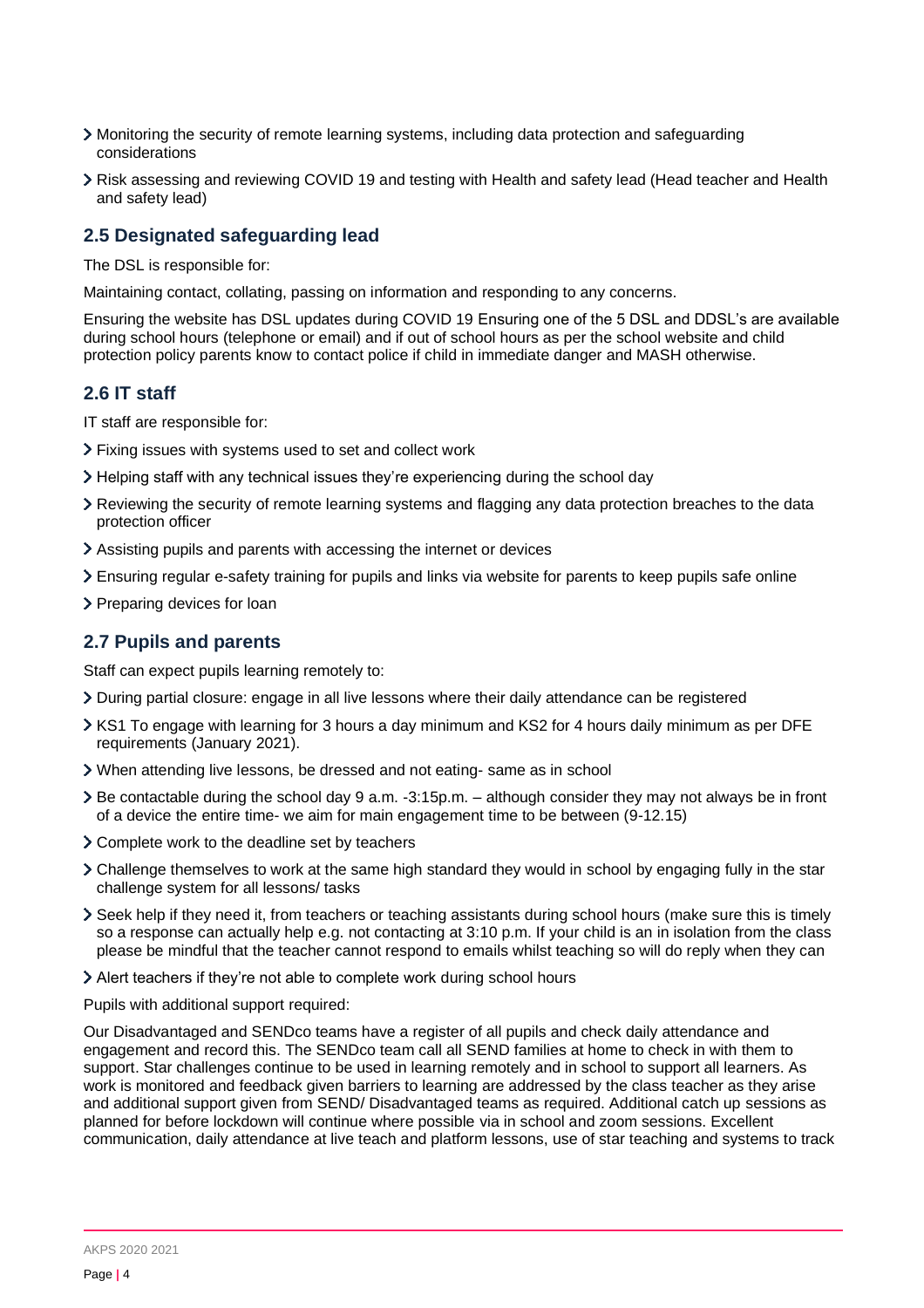will ensure support for all pupils but particularly those with additional needs. Resources (reading books, workbooks, digital devices are provided COVID safely).

Staff can expect parents with children learning remotely to:

- Make the school aware if their child is sick or otherwise can't complete work
- Seek help from the school if they need it although the email link with staff will make support at home as easy as possible
- > Be respectful when making any complaints or concerns known to staff
- Please only email staff between the working hours of 9 a.m. and 4 p.m. Monday to Friday and not in the evenings or on weekends to support wellbeing for all. This applies for contact beyond working remotely with the class teacher. If an urgent message needs to be sent, a voice mail on the school office phone can be left or telephone during school hours to make a mutually convenient telephone appointment.

#### **2.8 Governing board**

The governing board is responsible for:

- Monitoring the school's approach to providing remote learning to ensure education remains as high quality as possible
- Ensuring that staff are certain that remote learning systems are appropriately secure, for both data protection and safeguarding reasons
- AKPS have an emergency committee in the case of full lockdown who meet weekly with the Head teacher to discuss and quality assure remote learning provision and risk assessment procedures and ensure wellbeing of Head teacher and staff.

## <span id="page-4-0"></span>**3. Who to contact**

If **staff** have any questions or concerns about remote learning, they should contact the following individuals:

- Issues in setting work talk to the relevant subject lead or SENDCO
- Issues with behaviour talk to the SENDCO/SLT- and within class teams of TA/Teachers.
- Issues with IT for staff contact Miss Igoe (IT lead) who will contact IT staff as necessary
- Issues with their own workload or wellbeing talk to SLT/ Head teacher Sam Saville (Wellbeing lead)/ Wellbeing Governor Shirley Danby
- Concerns about data protection talk to the data protection officer (Jane Harrold)
- Concerns about safeguarding talk to the DSL Mrs Saville or DDSLs (Mr Hockaday, Miss Igoe, Mrs Smith/ Mrs O'Neill) or call MASH team for a consultation/ in absence of an available DSL/DDSL
- All staff can be contacted via the school email addresses

## <span id="page-4-1"></span>**4. Data protection**

#### **4.1 Accessing personal data**

When accessing personal data for remote learning purposes, all staff members will:

Explain:

- How they can access the data, such as on google docs or via a server in your IT network
- Which devices they should use to access the data if you've provided devices, such as laptops, make staff use these rather than their own personal devices or password protect their devices

#### **4.2 Processing personal data**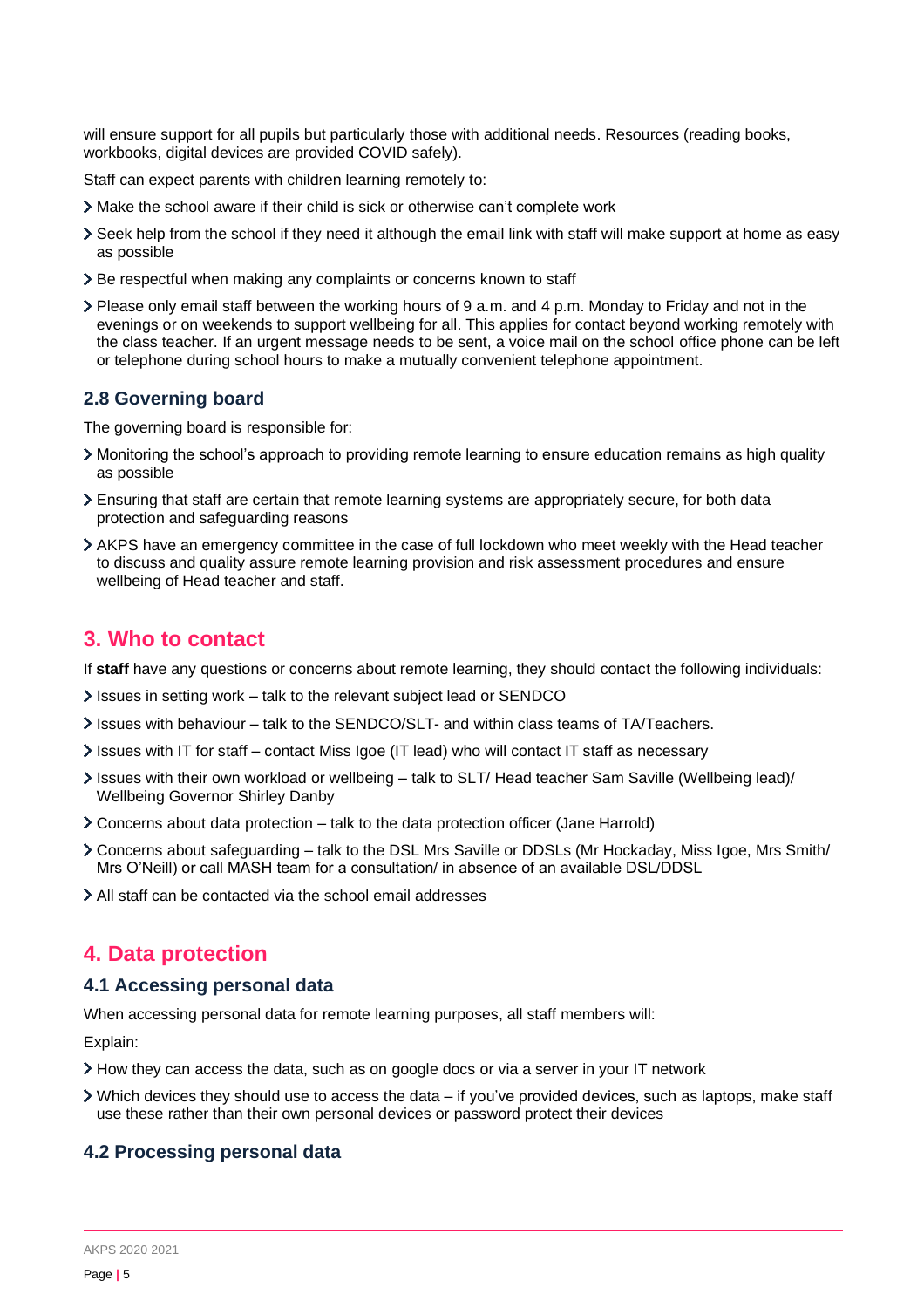Staff members may need to collect and/or share personal data [such as email addresses] as part of the remote learning system. As long as this processing is necessary for the school's official functions, individuals won't need to give permission for this to happen.

However, staff are reminded to collect and/or share as little personal data as possible online.

## **4.3 Keeping devices secure**

All staff members will take appropriate steps to ensure their devices remain secure. This includes, but is not limited to:

- Keeping the device password-protected strong passwords are at least 8 characters, with a combination of upper and lower-case letters, numbers and special characters (e.g. asterisk or currency symbol)
- Ensuring the hard drive is encrypted this means if the device is lost or stolen, no one can access the files stored on the hard drive by attaching it to a new device
- Making sure the device locks if left inactive for a period of time
- Not sharing the device among family or friends
- Installing antivirus and anti-spyware software
- Keeping operating systems up to date always install the latest updates

## <span id="page-5-0"></span>**5. Safeguarding**

Please see the following for updates concerning safeguarding in relation to home learning.

#### **COVID-19 amendments to the Child Protection Policy this also details references to remote learning curriculum and risks online and this is also via the school website.**

## <span id="page-5-1"></span>**6. Monitoring arrangements**

This policy will be reviewed as and when updates to home learning are provided by the government by Daniel Hockaday (Deputy Head). At every review, it will be approved by Sam Saville (Headteacher), SLT and the Governing Body. It will be updated following any DFE updates which are relevant to this policy.

# <span id="page-5-2"></span>**7. Links with other policies**

This policy is linked to our:

- > Behaviour policy
- Child protection policy and coronavirus addendum to our child protection policy
- > Data protection policy and privacy notices
- ICT and internet acceptable use policy
- > Online safety policy
- > Teaching and Learning policy

Flow chart for remote learning procedures for AKPS related to COVID 19 absence (not regular illness)

**Please note in the circumstances the teacher is too unwell with Covid 19,** please continue to follow the first 48 hours and use Oak Academy<https://classroom.thenational.academy/>and BBC bitesize:

EYFS and KS1<https://www.bbc.co.uk/bitesize/levels/z3g4d2p>

KS2<https://www.bbc.co.uk/bitesize/levels/zbr9wmn>

| Time pupil off       |                           |
|----------------------|---------------------------|
|                      | Remote Learning provision |
|                      |                           |
| school <b>due to</b> |                           |